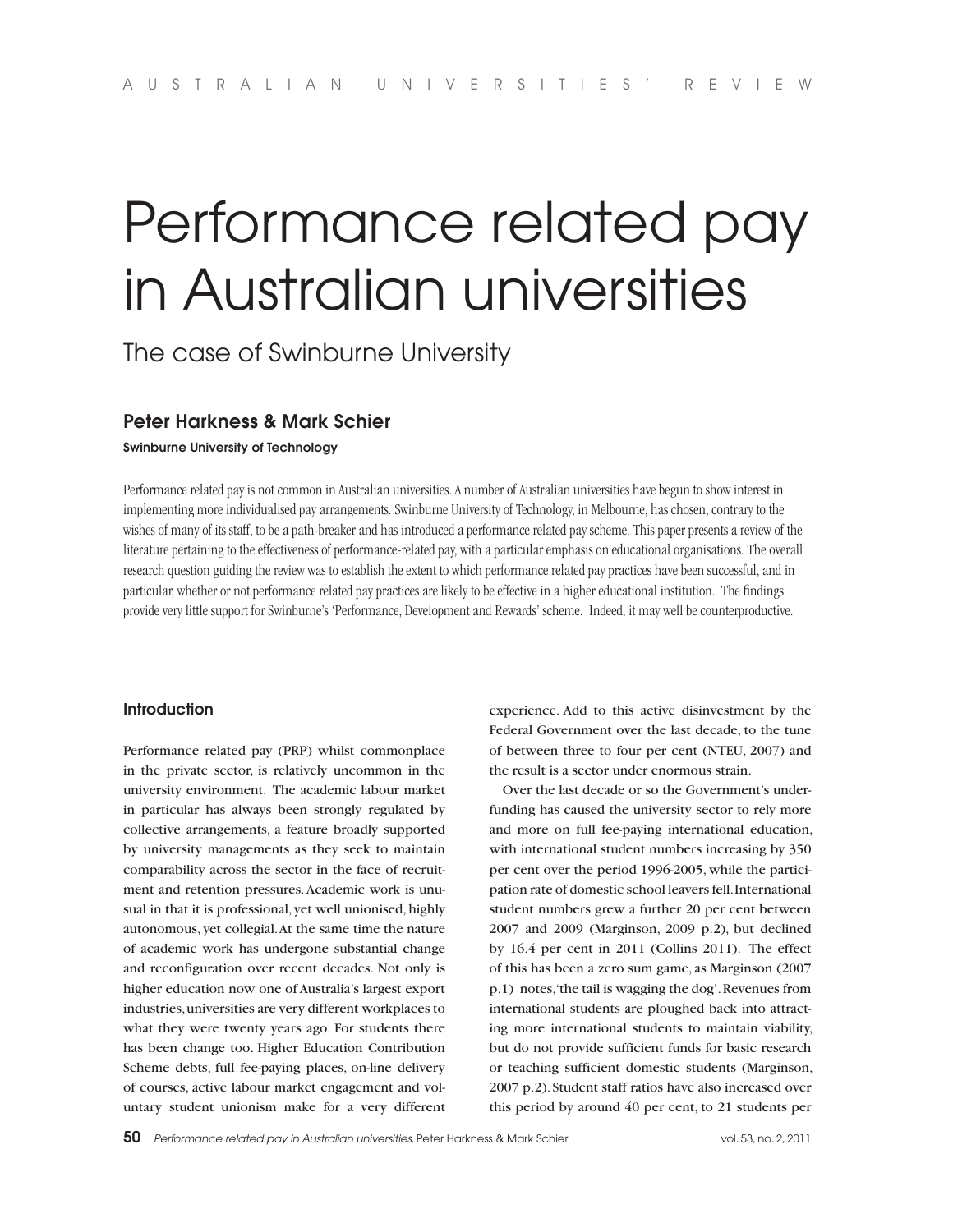faculty-based teaching and research staff member, up from 16 students per staff member in 1996 (DEST data in NTEU, 2007 p.10). By comparison, the University of Munster (one of Germany's best and largest universities) has a staff to student ratio of 8 to 1.

It is unsurprising given this backdrop that a number of Australian universities have begun to show interest in implementing more individualised pay arrangements. In every case it is the management of the universities that have sought to explore these different arrangements, not staff. This paper is about the push by one Australian university to implement such a scheme. Swinburne University of Technology, in Melbourne, a cross sectoral university (that is, one with both vocational training and higher education course offerings) has chosen, contrary to the wishes of many of its staff, to be a path-breaker and has introduced such a scheme.

Swinburne's management first announced the new staff appraisal scheme in 2007, without consultation with staff unions and arguably in conflict with the collective agreement. The scheme was called the 'Performance, Development and Rewards scheme'. It included as a central plank, the new (to Swinburne) possibility of staff being able to win a bonus equal to a maximum of ten per cent of their current substantive salary, as a reward for meeting a number of performance measures. Management advised that there would be sufficient funds for 30 per cent of staff to win such a bonus.

This scheme was born out of the Howard Government's 'Workplace Productivity Programme' (Department of Education Employment & Workplace Relations, 2008). The former government had made a pool of funds of about \$140 million dollars available to universities to raise productivity. To be successful, applications for funds had to describe comprehensively a rigorous plan to lift productivity. In order to access additional university funding, Swinburne's management hired Ernst and Young Consultants to advise on how to develop a suitable application. Ernst and Young chose an 'off-the-shelf' performance related pay (PRP) scheme from an American training company 'Success Factors'. The Success Factors PRP scheme was an online system and already in use by more than 2800 corporations, including some multinational companies such as Cadbury. The Department of Education, Employment and Workplace Relations accepted Ernst and Young's proposal and in 2007 Swinburne received just under \$2.5 million to implement its Performance, Development and Rewards scheme on a trial basis.

The reasons why Swinburne went to such lengths to access a share of the Commonwealth funds are not clear, given that other universities received similar grants for considerably less controversial undertakings to raise productivity. Swinburne had already shown a willingness to support Australian Workplace Agreements (AWAs), extending to its staff the option of swapping to an AWA (as all universities were required to do). The National Tertiary Education Union (NTEU)'s head office estimated that Swinburne ended up with a higher proportion of staff on AWAs than many other universities. This might also be linked to the fact that Swinburne historically had a higher level of 'overaward' payments, or loadings, and somewhat of an acceptance of variation of pay (something reported often by NTEU industrial officers).

Within the context of Swinburne University, success, or future success, has been clearly articulated in the then Vice-Chancellor's 'vision' paper: 'Swinburne in 2015'. Here success is defined as:

- A 10 per cent increase in Swinburne's ranking on research performance compared to all other Australian universities.
- s A ranking of at least 500 in the Shanghai Jiao Tong index (based on quality of education and staff, research output relative to the size of the university)
- An increase (to 90 per cent) in the proportion of staff with a higher degree
- Increased investment in infrastructure
- Teaching excellence (as indicated by an increase of one per cent per annum in favourable student evaluations, international accreditation of courses, and adopting a model of professional learning) (Young 2008).

Two main drivers underlie this definition of success: 'highly motivated and highly performing staff' and 'the necessary resources to achieve the outcomes' (Young 2008, p.9). In essence, success has been defined as obtaining 'a culture of excellence'. Apart from obtaining the necessary infrastructure and resources, it is assumed that this culture of excellence will be obtained via performance-related bonuses. According to Swinburne, rewarding 30 per cent of staff who are deemed to be highly motivated and performing will create an 'environment where excellence is expected'. As a consequence, the quality of staff performance will increase, allowing Swinburne to realise its 2015 goals.

As Swinburne's Human Resources Department embraced the new Performance, Development and Rewards scheme, staff were surprised at the detail and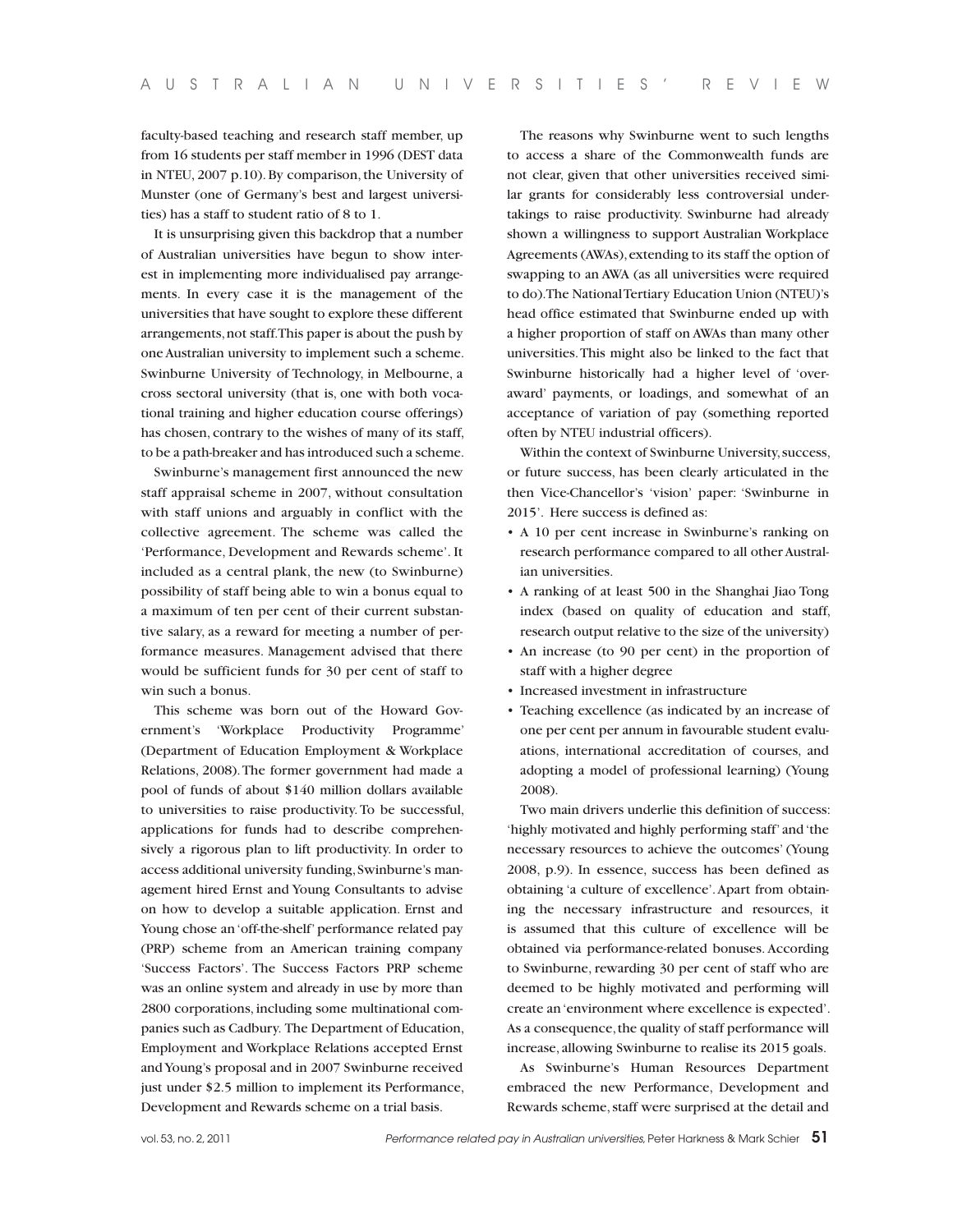rigour of the Success Factors software. Understanding how to use it and to comply with it was not easy and was very time consuming. It required individual staff to attend training sessions, read a tedious manual of many pages, and then answer questions using managerialist terminology about how they performed their work duties, and what improvements and goals would be achieved in the next six, and twelve months. One staff member said the preparation required to understand the Performance, Development and Rewards scheme took him 28 hours. Given its rationale is to improve productivity, this was not a good start. Many staff told the Union that they resented the Performance, Development and Rewards scheme and felt bullied into using it with its 'Big Brother' overtones and unnecessary micromanagement. It endeavoured to measure so much of what staff did.

The local branch of the NTEU, which had been opposed to the Performance, Development and Rewards scheme from the outset, began to receive many complaints from irritated staff, but only one compliment. This scheme was much more onerous and invasive than the existing staff appraisal scheme which it was designed to replace. In 2008, the Swinburne Branch of the NTEU undertook a survey of staff (NTEU Swinburne 2008) which showed that 69 per cent of staff named excessive workloads as their main grievance, yet the new Performance, Development and Rewards scheme was widely perceived by staff as likely to increase workloads and administrative requirements.

The Union then raised a dispute with management on the grounds that the new Performance, Development and Rewards scheme had never been part of the employment conditions of staff as spelt out in the collective agreement. The dispute ended up before the Australian Industrial Relations Commission but was unable to be resolved there, with the parties directed to continue to negotiate. As part of that process, the Swinburne Branch of the NTEU decided it would undertake a thorough review of published research on experience with performance related pay schemes around the world. The reasoning behind this approach was that universities were places of critical thinking and that an evidence based approach was what was taught.

The literature review undertaken will now be summarised, after which the reaction to it by Swinburne's management, and the current situation at the University will be described.

## **Literature Review**

Our research presents a review of the literature pertaining to the effectiveness of performance-related pay, with a particular emphasis on educational organisations. The overall research question guiding the review was 'to what extent have performance related pay practices been successful?', and in particular, 'are performance related pay practices likely to be effective in a higher educational institution? Hence, the main purpose of this literature review was to determine whether the proposition that rewarding 'highly motivated and high performing staff' would result in a 'culture of excellence' was supported by the substantive knowledge relating to performance-based pay.

#### *a. Performance related pay in general*

The shift from collective to decentralised modes of bargaining that occurred in the Australian industrial relations landscape during the 1980s and 1990s saw a resurgence in the implementation of performance pay policies by Australian employers (Shields, 2002). While performance-related pay practices in Australian private industry have been utilised in one form or another since colonial times (Shields, 2002), the closing decades of the twentieth century saw a concerted effort by the governments of many OECD nations, including Australia, to implement PRP practices into the public sector (O'Donnell, 1998; Reith, 1996). Such a policy has also been embraced with increasing frequency in the education sector amongst OECD member countries (Bryson, 2004; Cutler & Waine, 1999; Kis, 2004; Storey, 2000).

In practice, there is much variation in the implementation of PRP programmes across the industrial spectrum, but all programmes, as the term suggests, feature a framework under which pay is linked to a measured performance outcome. Consequently such programmes are underpinned by several assumptions, namely that employee output can be measured accurately, that such output contributes to overall organisational performance, and finally that the payment policy is designed in a way that motivates the organisation's employees (OECD, 2005).

The question becomes then: 'To what extent have PRP policies been successful, in which sector, and under which conditions?' And further, 'How is success typically defined and measured in PRP evaluation?' A review of the literature reveals much research into the effectiveness of PRP practices in the private sector, a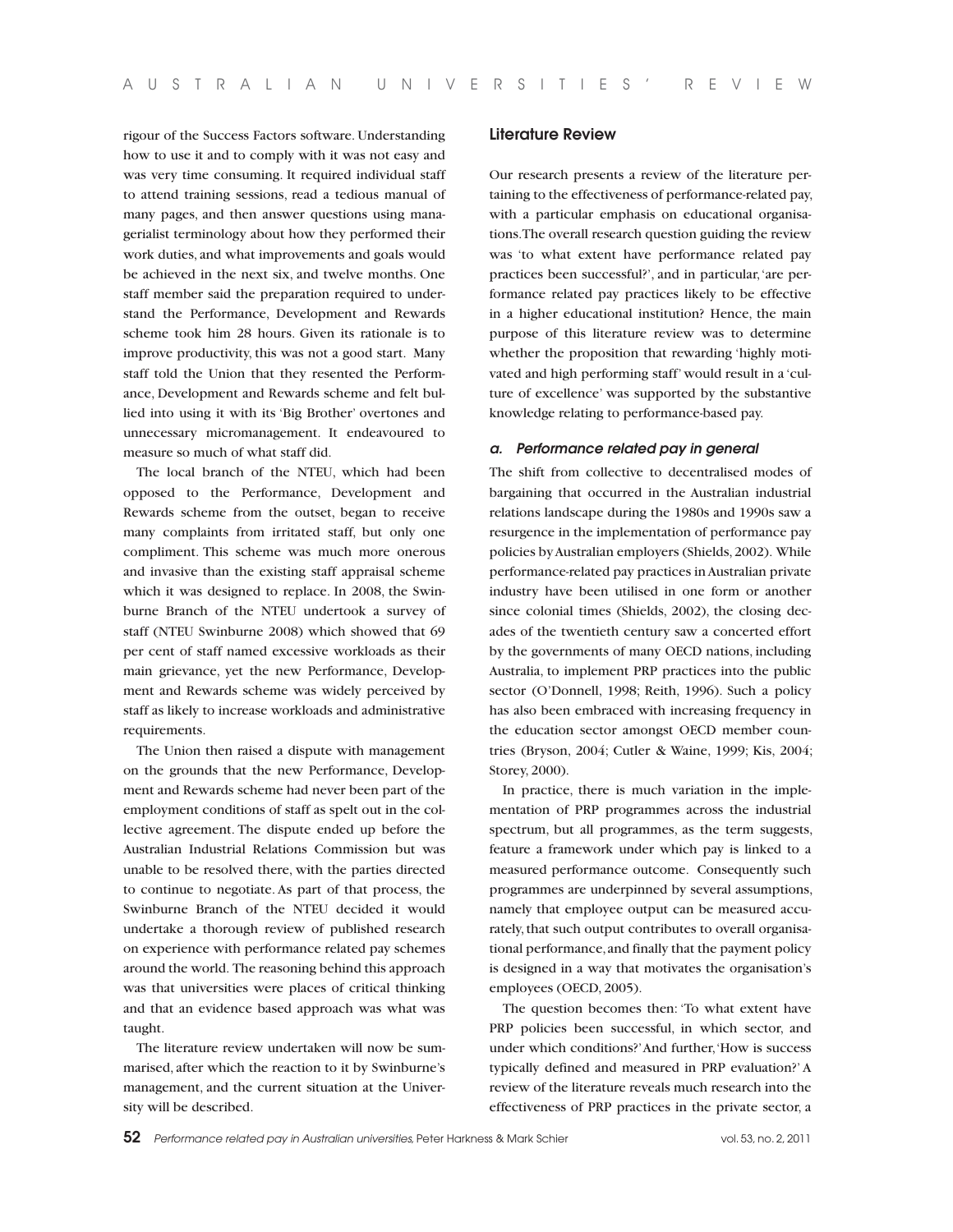smaller but burgeoning amount of research into PRP in the public sector, and a relative scarcity of empirical research into the effectiveness of incentive programmes in the school and higher education sectors. The lack of studies is unsurprising given that use of PRP programmes in schools and institutions of higher education is a recent development.

An obvious obstacle in evaluating the literature on performance pay lies in the fact that PRP initiatives vary wildly across organisations and environments. Indeed, it is usually the case that PRP represents only one, albeit important, facet in an overall performance management framework, although it is also the case that PRP can be divisive and demotivating (French, Kubo and Marsden 2001). Much of the research into PRP efficacy comes from research on single organisa-

tions and thus, given the variation of performance management programmes across organisations and sectors, caution must be exercised before generalising research findings. Nevertheless, a number of

common findings and themes can be abstracted from the literature.

PRP programme effectiveness is typically evaluated on two broad levels. First, researchers are interested in changes in worker motivation and subsequent change in productivity and output, and second, changes in reports of job satisfaction. Plainly, an argument can be made that these two measures of PRP effectiveness are fundamentally linked in that workers who report higher levels of job satisfaction are more likely to be motivated to perform in their jobs at a higher level. Worker productivity and output is easier to measure in some industries than others. In a frequently cited study, Lazear (2000) demonstrated that productivity amongst employees at an automotive glass manufacturer rose by over forty per cent when the payment system was changed from an hourly rate to piece rates—a change that translated into an average ten per cent wage increase amongst staff. Other researchers have demonstrated similar productivity rises through the use of piece rate payment amongst manual labourers (Paarsch & Shearer, 2000), sales staff (Oettinger, 2001), and metal workers (Pekkarinen & Riddell, 2008).

Of course, the productivity increases demonstrated by using PRP in these areas where staff are typically categorised as unskilled workers doing manual, repetitive labour tell only part of the story. Indeed, Pekkarinen and Riddell (2008) controlled for job complexity in their research and showed that as the complexity of a job increased there was a corresponding decrease in the effectiveness of PRP on productivity. In order to gauge accurately the effectiveness of PRP schemes, it is also important to consider the impact of the PRP policy on job satisfaction. Also, studies need to take into account effects on the quality of the work —the trade-off between sacrificing conscientiousness or carefulness versus increased work speed (Paarsch & Shearer, 2000). A final consideration is that it is important to measure whether these increases in productivity are sustained over time.

Again, it is worth advising caution before generalising these findings given that much research that reports

> productivity increases as a result of PRP are in areas where work output is easily quantifiable.

> In a study evaluating attitudes towards PRP policies in the British public service amongst administrative and

professional civil servants, French, Kubo and Marsden (2001) showed that while the majority of the staff accepted the principle of linking payment to performance, a significant number believed the execution of the policy to be ineffective. Even more alarmingly, a large proportion of the respondents felt that PRP schemes promoted internal jealousies and conflict amongst staff, reduced teamwork, and resulted in a decrease in the willingness of staff to cooperate with management. While some managers reported a modest increase in motivation and productivity after the implementation of PRP practices, serious doubts emerged as to whether such performance increases could be sustained over time given the demotivating and divisive effects that PRP may have upon employees' relationships with their colleagues and management.

Research on the commitment employees have towards their workplace 'indicates that it is built up by a process of exchange between employees and their organisations. In the short-run, such commitment represents a capital which will sustain the organisation through short-run problems, but in the long-run it will be eroded by the feelings that the exchange is no longer fair' ( French, Kubo & Marsden 2001, p. 13).

A report examining PRP schemes in the public sector in OECD member nations reveals that they

**The question becomes then: 'To what extent have [performance-related pay] policies been successful, in which sector, and under which conditions?'**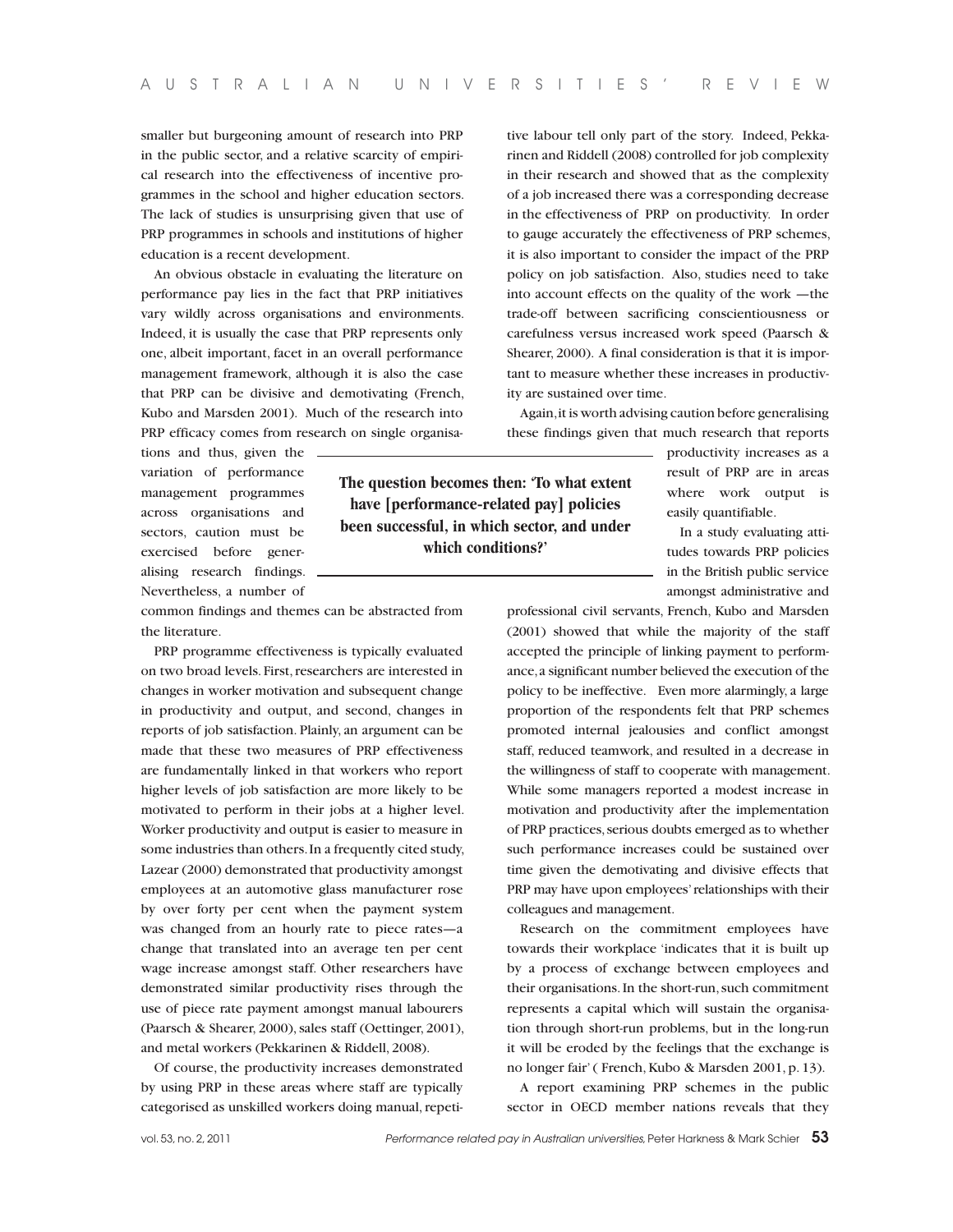are generally failing to achieve their stated goals. In a frank assessment, the report states that the majority of public sector staff did not see PRP as a sufficient incentive that would lead to a change in productivity. The report goes on to state that 'the motivational value of PRP has been overestimated and its adverse impacts underestimated' (OECD, 2005, p. 74). This assessment is echoed by Cardona (2006) who states that at the managerial level no conclusive evidence has been found between PRP and an improvement of motivation and performance in the organisations.

The question that arises then is: why do governments and other organisations persist in using PRP systems in the face of mounting evidence as to their ineffectiveness, and even detriment? Marsden (2004) makes the argument that while proponents of PRP might proffer motivation and productivity increases as the primary reason behind the policy, the use of performance management as a means to renegotiate performance norms is a second, mostly unacknowledged reason, that is core to its widespread use. The thrust of this argument is that over time the focus and directions of organisations are subject to change and in this respect PRP is used as a catalyst to effect change by revising job duties and boundaries and the level of performance expected from staff.

#### *b. Performance Appraisal and PRP in Schools*

Over the past decade, there has been a surge of interest in applying PRP policies into both the teaching and higher education sectors. The use of PRP practices, typically merit pay, in the teaching sector is longstanding in the USA. Yet because the PRP schemes tended to be implemented on a district-by-district basis, there is little in the way of systematic research into the performance of these schemes. The UK on the other hand, has been implementing a PRP scheme in all public schools in England and Wales since 2000, with the threefold goal of decreasing teacher attrition rates, making entry into the profession more attractive to graduates, and increasing teacher performance (Atkinson *et al.*, 2004; Cutler & Waine, 2000).

After four years of operation, Marsden and Belfield (2006) evaluated the scheme and found that the initial opposition from teachers and head teachers had, for the most part, subsided and that student attainment had increased. The authors attributed the moderate success of the programme to the integrative bargaining approach taken by many of the schools where the needs of teachers of the classroom were

reconciled with the objectives of the school. Indeed, the authors argue that negotiation in setting performance goals between school management and teachers, rather than performance goals being imposed from above was crucial.

While PRP practices are not yet used in the Australian public school sector, the Australian Council for Educational Research commissioned a report to evaluate the viability of introducing a PRP programme with similar goals to those proffered in support of the British scheme, namely to attract and retain high quality teachers and make the profession more attractive to graduates. Currently, Australian teachers climb to the top of their pay scale in a little over a decade, leaving little opportunity for significant pay increases or further professional development (Ingvarson, Kleinhenz, & Wilkinson, 2007). The report highlighted that while PRP has the potential to be an effective tool to attract and retain high calibre teachers, there are several limitations that would need to be addressed before such a scheme could be accepted and utilised in the profession. Foremost among these is that any performance appraisal scheme needs to be externally developed and administered and that 'the success of these schemes is critically dependent, first, on the level of preparatory research, experimentation and field trials to ensure that methods of gathering evidence and assessing performance are valid, reliable and fair. Without this kind of preparation the system quickly loses credibility and respect' (Ingvarson *et al.*, 2007 p.89).

Other researchers have pointed out that performance measurement for teachers is fraught with difficulty, given that the education of a student is a collaborative exercise in which a large number of faculty staff have a role to play in student education and attainment. This has led researchers to suggest that teambased PRP schemes are more suitable than individuals' ones in the teaching field (Belfield & Heywood, 2008).

# *c. Performance Appraisal and PRP in Higher Education*

The late 1980s and early 1990s saw a dwindling allocation of government funding for Australian universities coupled with an increase in the use of tied grants for the funding that was made available. The purpose of this was to exert political control over universities and to increase their competitiveness in a crowded global marketplace by imposing organisational changes that aligned university management practices more closely with the interests of the private sector (Morris, 2005).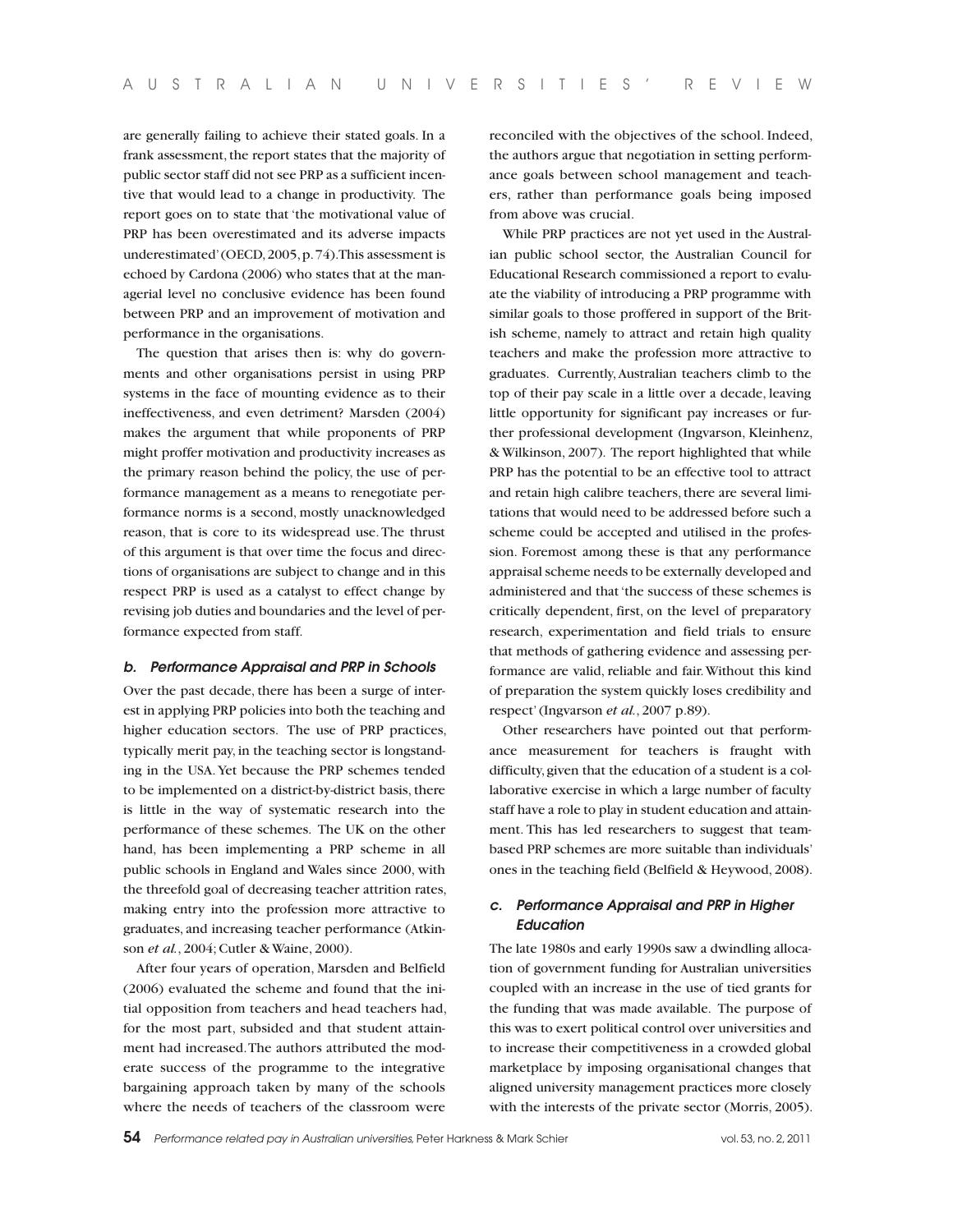The overall reduction in funding forced universities to generate revenue from their own enterprises through the commercialisation of research and education while striving for greater levels of accountability, predictability, efficiency and effectiveness (Morris, Stanton, & Young, 2007; Wilson, 1991). One avenue through which universities have attempted to achieve this goal is through the implementation of performance appraisal systems. It should be noted that while some universities have long utilised discretionary funds in a manner that might reward high achievement (but not usually for academic staff), no Australian university has yet formalised a PRP policy amongst academic staff. Swinburne is the first to attempt this.

In an examination of the use of performance appraisals in Australian universities, Morris (2005) asserts that there is an increasing tendency to make performance appraisals more ambitious in scope and purpose while trumpeting their expected benefits. Thus, performance appraisals are used not only to measure the achievement of performance targets but also to ensure staff performance and duties are consonant with evolving organisational goals, a function of performance appraisals also highlighted by Marsden (2004). Yet despite the widespread use of performance appraisals in universities the suitability of the practice in the academic environment is a point of heated debate.

A primary source of the criticism of performance appraisal in universities is that there is an erosion of academic freedom as the institutions become beholden to the economic imperatives of a managerial framework. Individual interest and discretion is forfeited and research avenues are closed off particularly if they are hard to commodify or are controversial or unpopular (Bryson, 2004; Morris, 2005). Where an academic environment based on collegiality, peer evaluation and review has in the past served well to uphold academic quality and standards, the shift to a hierarchical framework threatens to undermine this process by imposing top-down managerial control.

Many of the criticisms relating to the use of performance appraisals in the private sector apply equally to their use in knowledge-based environments. While many performance appraisal systems emphasise professional development and support, the reality of their implementation leads to feelings amongst staff that they are being used for monitoring and control purposes and in turn can negatively influence organisational commitment (Simmons, 2002). Indeed, the perception of managerial interference and control may lead to the system being resisted or subverted by staff (Barry, Chandler, & Clark, 2001). The use of performance appraisal systems has also led to feelings of work intensification and overload amongst employees, although this feeling is less apparent in employees who have high levels of trust in management (Brown & Benson, 2003, 2005).

A further criticism of the performance appraisal system lies in perceptions of justice by the appraised. For a performance appraisal to be considered effective, it must be perceived to have both procedural justice (that is the performance appraisal process must be transparent, fair, and measure accurately the contribution of an employee), and distributive justice (where the benefits and rewards allocated are proportional to an employee's organisational input) (Bartol, Durham, & Poon, 2001; Morris *et al.*, 2007; Winstanley, Stuart-Smith, & Pointon, 1996). An additional concern is that the appraiser needs to have the requisite knowledge and skills to evaluate the work of the employee, which given the diverse responsibilities of academics (research, teaching, and administration) can be particularly challenging (Morris, 2005). For an appraisal system to be considered fair, the system needs to be objective and to have a mechanism in place for staff to appeal their appraisal outcome. Swinburne management has denied staff the right to use the University's grievance procedure in relation to its PRP scheme.

The difficulties highlighted in applying private sector managerial practices at universities are not limited to academic staff. Hughes and Sohler (1992) argue general staff are required to work closely with academics, and the nature of the university environment heavily influences their roles and working relationships, thus the assumption that private sector-style appraisals will be easily applicable to the general staff fails to take into account the context and complexity of their work.

Despite the global trend of incorporating performance appraisal systems into the higher education sector, it is clear that significant doubts and cynicism remain over the viability of the systems to function effectively in these environments. The problems many commentators have raised as inherent in PRP and performance appraisal systems in the private and public sectors are just as relevant to the higher education sector, if not more so, and Kis, (2004) argues that they are in essence incompatible ideologies. In an evaluation of the role of performance appraisals in higher education, Morris (2005, p.392), concludes that 'universities would be better placed to focus on what they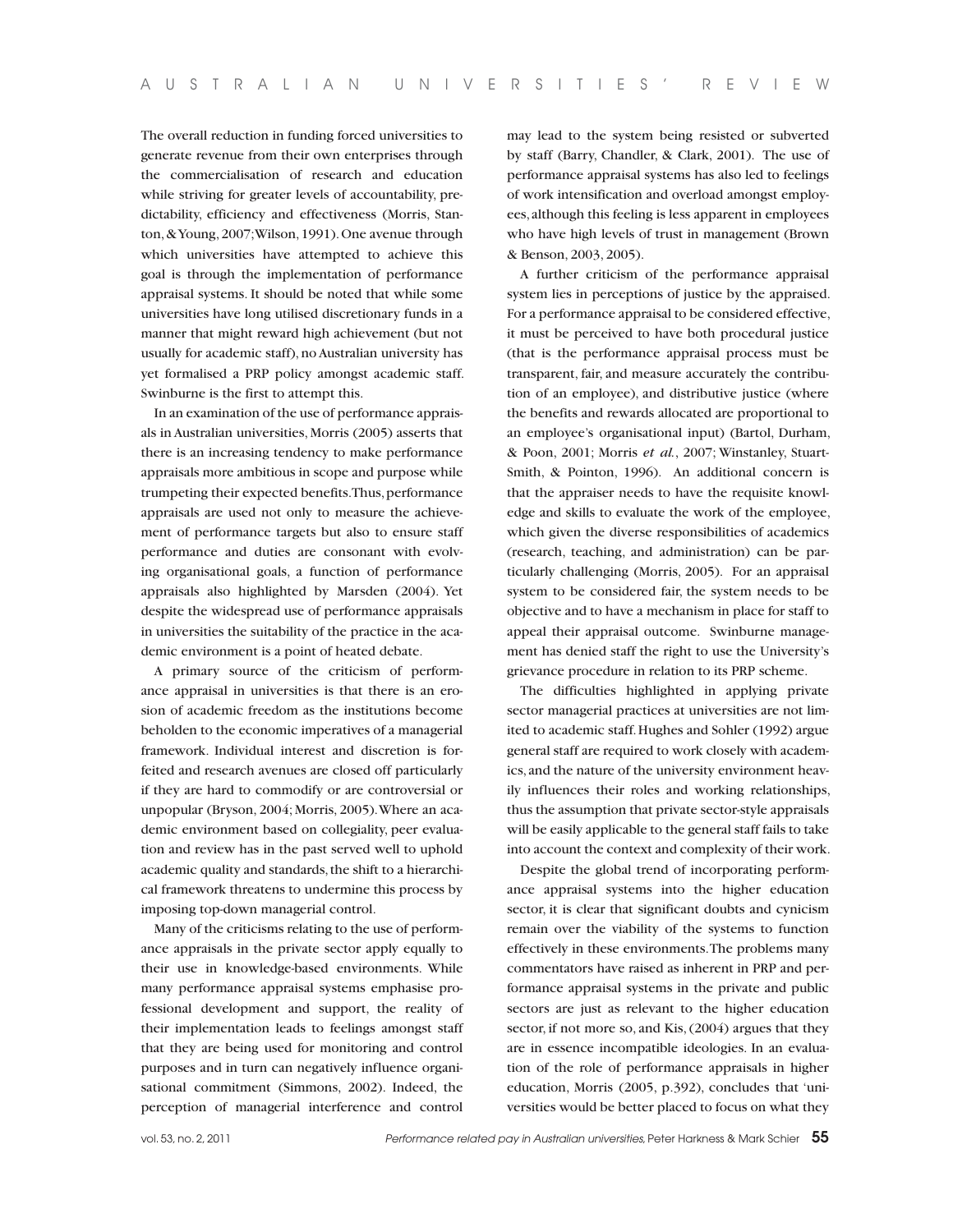had; a model which was highly participatory in nature, reflected the culture and environment in which it operated, was no less rigorous in its intent and which had served the academic community well in the past'.

# *d. Literature Summary*

The overall findings of the review suggest strongly that the effectiveness of PRP practices in general are dependent on a range of complex and interrelated factors. These include the type of work carried out by employees, the level of organisational commitment and staff morale present, trust in management, the presence of democratic work practices, perceptions of procedural justice and fairness, reliability and validity of outcome measures, the perceived motivation for the scheme, and the proportion of staff rewarded. Therefore, according to some scholars, incentives may increase productivity for an employee whose work is primarily repetitive, piecework (e.g. on a factory production line) that is easily defined and quantifiable by a trusted management system that provides employees with a voice and adequate resources. However, others argue that even with these ideal working conditions, the evidence is still inconclusive as to whether PRP schemes increase the motivation and productivity of workers in general, especially in the long term.

The available empirical data are insufficient to enable one to conclude that PRP schemes will increase productivity and particularly motivation regardless of the presence or absence of other organisational or individual factors. There is however, wide agreement that if implemented outside of ideal working conditions, PRP schemes can have a detrimental effect on performance. In particular, if implemented within a work place characterised by poor leadership and systems, they can lead to resentment, erosion in collegiality, distrust and ultimately reduced morale and motivation. In sum, this review found little evidence or scholarly opinion that supports the view that added financial incentives will improve the motivation and performance of employees in general, but they do pose a significant risk to workplace morale.

The literature also provides scant evidence that financial incentives will increase productivity in either a public sector organisation or a university environment where work is more likely to be driven by intrinsic (e.g. benevolence, curiosity, enjoyment) rather than extrinsic motivations (e.g., financial incentives, personal glory, prizes). First, there is little empirical evidence available that directly examines the relationship between financial incentives and performance in the higher education sector. There is however, some research within the public service and schools, where little evidence was found to suggest that PRP schemes increase quality performance. An evaluation of the literature within Australian schools by the Australian Council for Educational Research concluded that the success of any performance scheme for teachers depends upon credible and reliable measures of performance, and external and independent administration. Further, without these key features, the credibility of the scheme is easily damaged which leads to a decrease in morale, and in turn, performance.

This review found almost no support for a PRP within Swinburne to achieve the aims as set out in the 2015 statement. Rewarding a small proportion of staff is unlikely to motivate the remaining 70 per cent to produce higher quality research and teaching or to work more efficiently. The opposite is likely to occur – staff are less likely to cooperate on teaching and research initiatives, and administration if someone else will directly benefit (particularly if teaming with others with experience of writing their own achievable goals). The Swinburne Performance, Development and Rewards scheme encourages and measures individualism. Even assuming that reliable and valid indicators of performance will be measured by trusting and credible supervisors, there is no evidence to suggest that academic activity is motivated by additional financial reward. It is therefore concluded in line with an OECD report assessing the effectiveness of PRP's within the public sector that, 'the motivational value of PRP has been overestimated and its adverse impacts underestimated' (OECD, 2005, p. 74).

# **Swinburne's Reaction to this Research**

 While the NTEU was undertaking the above literature survey, it was simultaneously encouraging staff to boycott the University's Performance, Development and Rewards scheme. In its flyers, newsletters and other communications with staff, the Union pointed out that the Performance, Development and Rewards scheme breached the collective agreement (Enterprise Bargaining Agreement or EBA), it explicitly prevented staff from accessing the University's grievance processes (should they wish to dispute their 'performance ratings' within the scheme). It appeared to contravene State and Federal privacy laws (because personal data gathered by the Performance, Development and Rewards scheme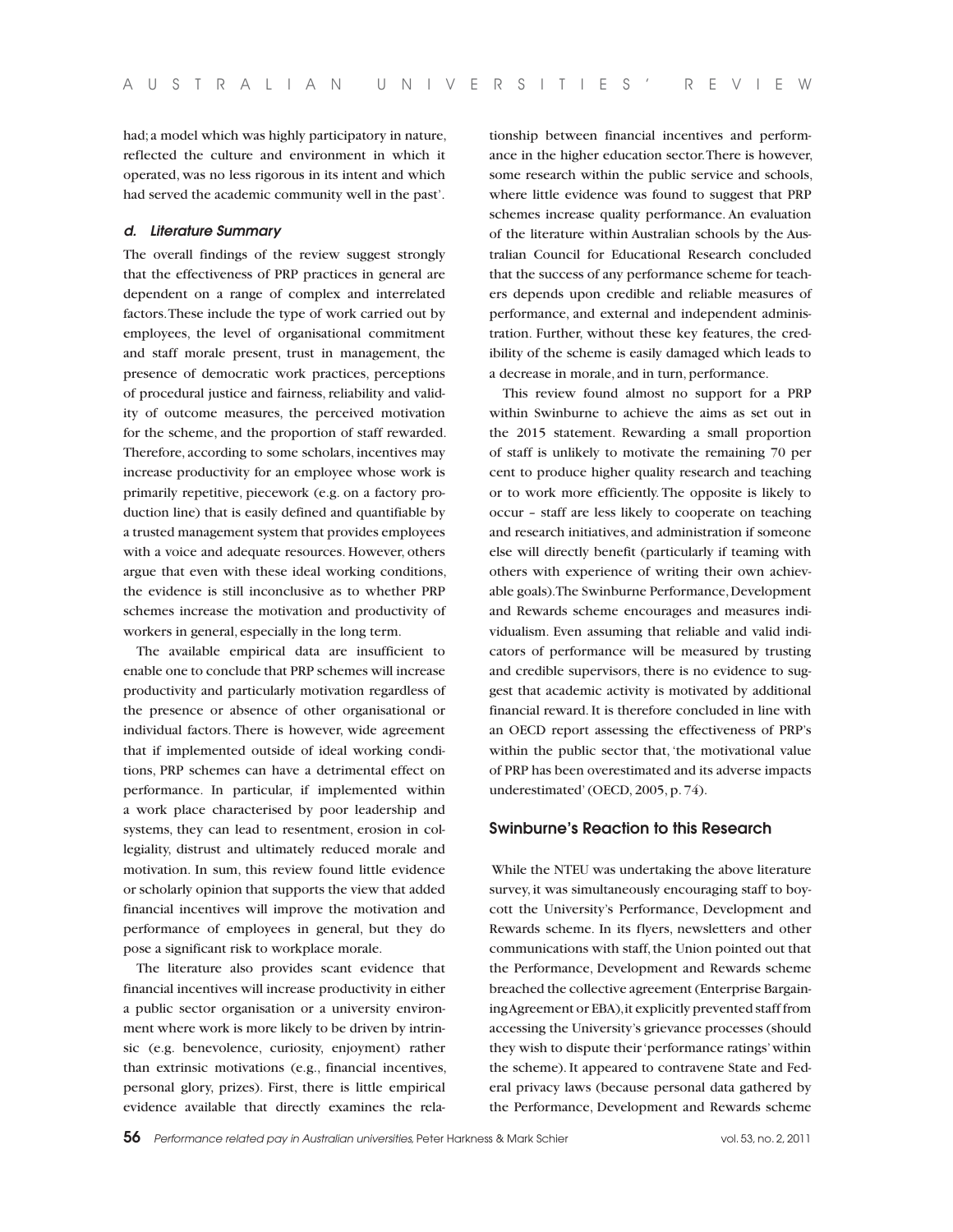would be stored at the head quarters of 'Success Factors' in the USA, beyond Australian jurisdiction); and it contained several other features that were potentially objectionable. The Union's campaign appears to have been very successful. While management was loathe to disclose how many staff were boycotting the scheme, a third or more seems likely. (For instance, more than two thirds of the academics in one author's own department joined the boycott). No doubt this is why management began to make some concessions to the NTEU. In particular, the scheme would now be voluntary, and staff were offered inducements to participate; they received \$1000 towards approved staff development programmes (e.g. a conference).

During 2009, the Union was engaged in negotiations and bargaining with Swinburne management for a new collective agreement/EBA. During these negotiations, it was agreed that the impasse between the Union and management over the Performance, Development and Rewards scheme should be resolved by imposing a sunset clause on the scheme, and by that time, a committee of equal numbers of University and Union representatives would develop a new staff appraisal and development scheme. The EBA stipulated that the new staff development and appraisal scheme was to be evidence-based. The findings cited in this paper must therefore be taken into account by the committee. The EBA states that if agreement on a new scheme cannot be reached, the disagreements will be taken to a higher authority (the body known as 'Fair Work Australia').

At the time of writing, input by Fair Work Australia was looking quite likely. Management appears to be ignoring the literature on the subject, and they clearly want any new scheme to contain all the same features as their current Performance, Development and Rewards scheme, including ranking and performance related rewards. The then Vice-Chancellor assured the NTEU that he personally had always been comfortable with his own performance bonuses and so the Union ought not fear their use! As at the end of 2010, only four of Australia's 39 universities paid their academic staff less than Swinburne, and Swinburne's administrative and general staff rated only a little better (NTEU 2010). One wonders whether low wages is a strategy to make staff hungry for a pay rise, and thereby more likely to accept a scheme with performance related pay increases (even if those increases are for only one year, and only a minority of the staff will get them, as is planned).

The Performance, Development and Rewards scheme has been trialled for one year but not on academic staff. The results for that year showed that senior administrative staff, or managers, had a much greater success rate in winning the pay bonuses than lower and junior administrative staff. The scheme continues.

Given the generally bleak findings of this research on the performance of performance related pay schemes, the Union is keen to use its power to fashion a less divisive, superior, confidential and more staff friendly appraisal and development scheme. It is particularly important that this occur before other Australian universities examine performance related pay schemes.

**Peter Harkness is Senior Lecturer in Economics in the Faculty of Business & Enterprise, Swinburne University of Technology, and President of the Swinburne University Branch of the NTEU. Mark Schier is Senior Lecturer in the Faculty of Life & Social Sciences, Swinburne University of Technology, and NTEU Victorian State Division Vice-President (Academic).**

### **References**

Atkinson, A., Burgess, S., Croxson, B., Gregg, P., Propper, C., Slater, H. et al. (2004). *Evaluating the Impact of Performance-related Pay for Teachers in England.* Department of Economics, University of Bristol, UK, The Centre for Market and Public Organisation, 60.

Barry, J., Chandler, J., & Clark, H. (2001). Between the ivory tower and the academic assembly line. *Journal of Management Studies, 38*, 87-101.

Bartol, K. M., Durham, C. C., & Poon, J. M. L. (2001). Influence of performance evaluation rating segmentation on motivation and fairness perceptions. *Journal of Applied Psychology, 86,* 1106-1119.

Belfield, C. R., & Heywood, J. S. (2008). Performance pay for teachers: Determinants and consequences. *Economics of Education Review, 27,* 243-252.

Boyne, G., Poole, M., & Jenkins, G. (1999). Human Resource Management in the Public and Private Sectors: An Empirical Comparison. *Public Administration, 77,* 407-420.

Brown, M. (2001). Merit pay preferences among public sector employees. *Human Resource Management Journal, 11*, 38-54.

Brown, M., & Benson, J. (2003). Rated to exhaustion? Reactions to performance appraisal processes. *Industrial Relations Journal, 34,* 67-81.

Brown, M., & Benson, J. (2005). Managing to Overload? Work Overload and Performance Appraisal Processes. *Group Organisation Management, 30*, 99-124.

Bryson, C. (2004). What about the workers? The expansion of higher education and the transformation of academic work. *Industrial Relations Journal, 35*, 38-57.

Burgess, S., Croxson, B., & Gregg, P. (2001). *The Intricacies of the Relationship Between Pay and Performance for Teachers: Do Teachers Respond to Performance Related Pay Schemes?* : University of Bristol, Centre for Market and Public Organisation.

Burgess, S., & Ratto, M. (2003). The Role of Incentives in the Public Sector: Issues and Evidence. *Oxford Review of Economic Policy, 19*, 285-300.